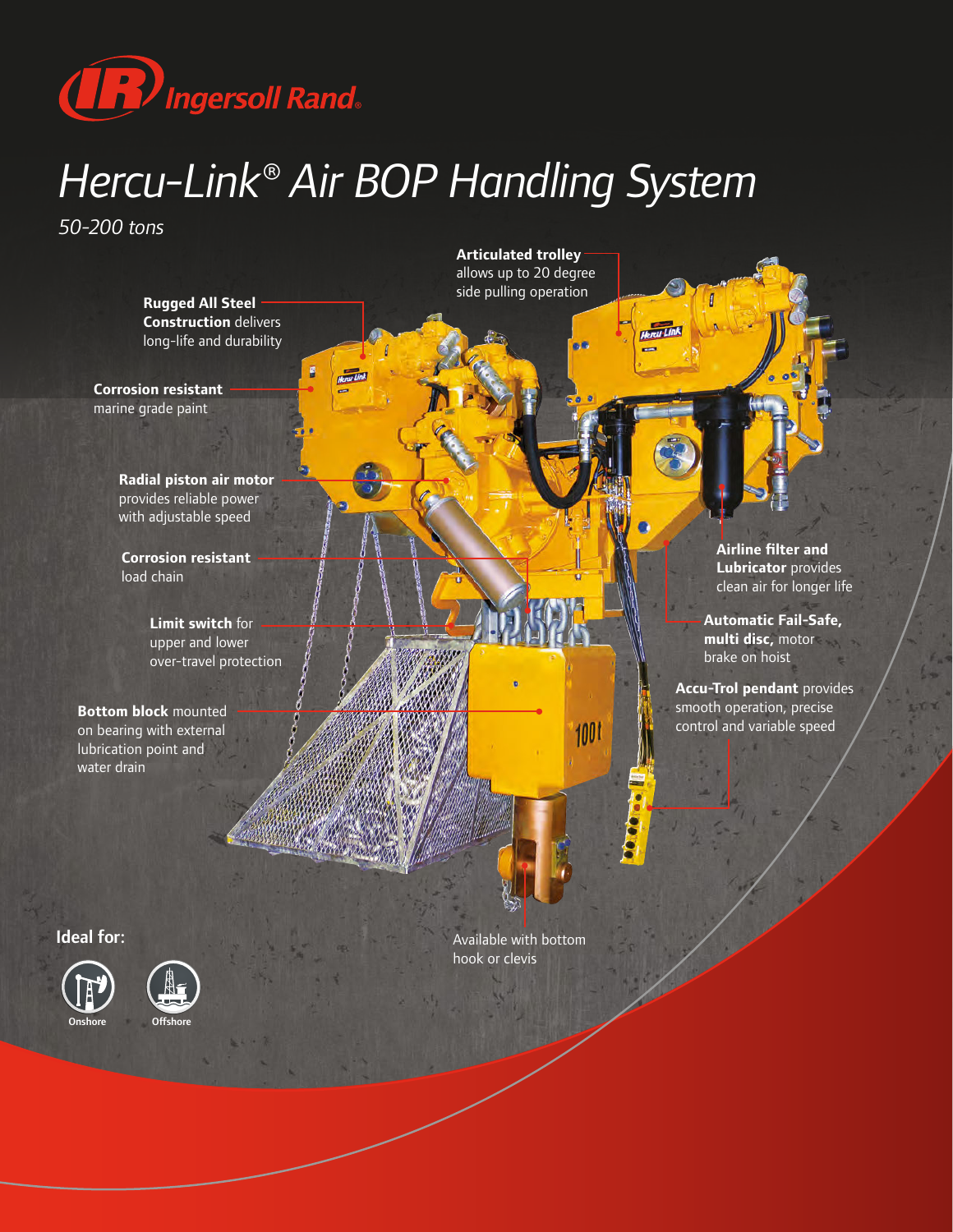

## *Hercu-Link® Air BOP Handling System*

*50-200 tons*

Ingersoll Rand's tried and true Hercu-Link® BOP (Blowout Preventer) Handling Systems provide precise control for your BOP stack. The robust, all steel design thrives in severe environments and is available in low and ultra-low headroom models to fit your rig's needs.

| <b>General Characteristics</b> |                                           |                           |                                            |                                                  |                            |                                                         |                                             |                                                                    |                                              |
|--------------------------------|-------------------------------------------|---------------------------|--------------------------------------------|--------------------------------------------------|----------------------------|---------------------------------------------------------|---------------------------------------------|--------------------------------------------------------------------|----------------------------------------------|
| <b>Model</b>                   | Lifting<br>Capacity<br><b>Metric Tons</b> | <b>Reeves</b><br>of Chain | <b>Standard Lift</b><br>m(f <sub>t</sub> ) | <b>Standard</b><br>Control<br>Length<br>$m$ (ft) | <b>Headroom</b><br>mm (in) | <b>Trolley Flange</b><br>Adjustment<br>Range<br>mm (in) | <b>Standard System</b><br>Weight<br>kg (lb) | <b>Weight per</b><br>Additional<br><b>Meter of Lift</b><br>kg (lb) | <b>Wheel Loading</b><br>per Pair'<br>kg (lb) |
| BHS50                          | 50 (25x2)                                 |                           | 9(30)                                      | 9(30)                                            | 1,040 (40.9)               | 152-203 (6 -8)                                          | 2,616 (5,755)                               | 42 (92)                                                            | 6,552 (14,414)                               |
| BHS75                          | 75 (37.5x2)                               | 3                         | 9(30)                                      | 9(30)                                            | 1,243 (48.9)               | 203-254 (8-10)                                          | 2,844 (6,257)                               | 64 (141)                                                           | 9,896 (21,771)                               |
| <b>BHS100</b>                  | 100 (50x2)                                | 4                         | 9(30)                                      | 9(30)                                            | 1,346 (53.0)               | 203-254 (8-10)                                          | 3,526 (7,757)                               | 86 (189)                                                           | 13,104 (28,828)                              |
| BHS150X                        | 150 (75x2)                                | 6                         | 9(30)                                      | 9(30)                                            | 1,617 (57.3)               | 203-254 (8-10)                                          | 3.946 (8681)                                | 130 (286)                                                          | 19,137 (42101)                               |
| <b>BHS150</b>                  | 150 (75x2)                                | 3                         | 9(30)                                      | 9(30)                                            | 2,056 (80.9)               | 203-254 (8-10)                                          | 4,527 (9,959)                               | 136 (299)                                                          | 9,896 (21,771)                               |
| <b>BHS200</b>                  | 200 (100x2)                               | 4                         | 9(30)                                      | 9(30)                                            | 2,097 (82.5)               | 203-254 (8-10)                                          | 5.005 (11.011)                              | 182 (400)                                                          | 13,104 (28,828)                              |

| <b>Performance</b> |                          |                  |                                        |                          |           |                                    |                                       |                                                                     |                                    |                                       |  |
|--------------------|--------------------------|------------------|----------------------------------------|--------------------------|-----------|------------------------------------|---------------------------------------|---------------------------------------------------------------------|------------------------------------|---------------------------------------|--|
|                    | <b>Hoist Performance</b> |                  |                                        |                          |           |                                    |                                       |                                                                     | <b>Trolley Performance</b>         |                                       |  |
|                    | Lifting<br>Capacity      | <b>Full Load</b> | <b>Lifting Speed</b><br><b>No Load</b> | <b>Lowering</b><br>speed | Air inlet | <b>Required Air</b><br><b>Flow</b> | <b>Working Air</b><br><b>Pressure</b> | <b>Powered</b><br><b>Trolley</b><br><b>Traverse</b><br><b>Speed</b> | <b>Required Air</b><br><b>Flow</b> | <b>Working Air</b><br><b>Pressure</b> |  |
| <b>Model</b>       | <b>Metric Tons</b>       | $m/min$ (fpm)    | m/min (fpm)                            | $m/min$ (fpm)            |           | $m^3/m$ in (cfm)                   | bar (psi)                             | m/min (fpm)                                                         | $m^3/m$ in (cfm)                   | bar (psi)                             |  |
| BHS50              | 50 (25x2)                | 1.2(4.0)         | 1.2(4.0)                               | 1.8(6.0)                 | 1 NPT     | 7.9(280)                           | 7.3(105)                              | $0-12(0-40)$                                                        | 1.6(65)                            | 7.3(105)                              |  |
| BHS75              | 75 (37.5x2)              | 0.8(2.5)         | 0.8(2.5)                               | 1.1(3.8)                 | 1 NPT     | 7.9 (280)                          | 7.3(105)                              | $0-12(0-40)$                                                        | 1.6(65)                            | 7.3(105)                              |  |
| <b>BHS100</b>      | 100 (50x2)               | 0.6(2.0)         | 0.6(2.0)                               | 0.9(3.0)                 | 1 NPT     | 7.9(280)                           | 7.3(105)                              | $0-12(0-40)$                                                        | 1.6(65)                            | 7.3(105)                              |  |
| <b>BHS150X</b>     | 150 (75x2)               | 0.7(2.5)         | 0.7(2.5)                               | 0.7(2.2)                 | 1 NPT     | 7.9(280)                           | 7.3 (105)                             | $0-12(0-40)$                                                        | 1.6(65)                            | 7.3(105)                              |  |
| <b>BHS150</b>      | 150 (75x2)               | 0.7(2.5)         | 0.7(2.5)                               | 0.7(2.5)                 | 1-1/2 NPT | 19.8 (700)                         | 7.3(105)                              | $0-12(0-40)$                                                        | 1.6(65)                            | 7.3(105)                              |  |
| <b>BHS200</b>      | 200 (100x2)              | 0.6(2.0)         | 0.6(2.0)                               | 0.6(2.0)                 | 1-1/2 NPT | 19.8 (700)                         | 7.3(105)                              | $0-12(0-40)$                                                        | 1.6(65)                            | 7.3(105)                              |  |

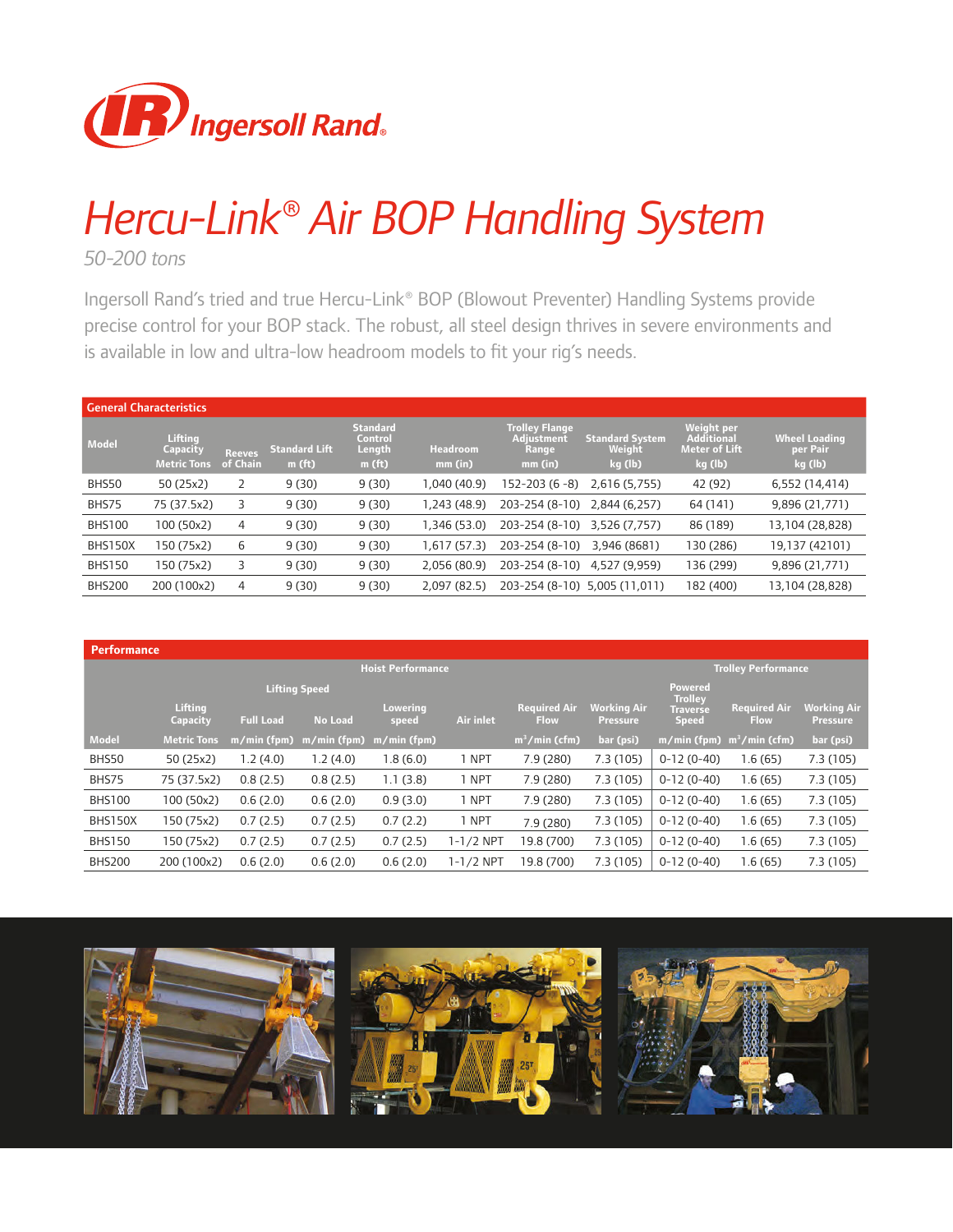

| Dimensions mm (in) |               |               |             |               |              |             |            |           |            |             |               |                   |
|--------------------|---------------|---------------|-------------|---------------|--------------|-------------|------------|-----------|------------|-------------|---------------|-------------------|
| <b>Model</b>       | A             | в             | $\epsilon$  | D             |              | Ε.          | F.         |           | G          | н           | F.            | L.                |
| BHS50M             | 1,040 (40.94) | 1,568 (61.75  | 578 (22.75  | 616 (24.25)   |              | 229(9)      | 92 (3.63)  |           | 495 (19.5) | 379 (14.9)  | 1,422 (56)    | 251 (9.88)        |
| BHS75M             | 1,243 (48.94) | 1,648 (64.88) | 610 (24)    | 673 (26.5)    |              | 298 (11.75) | 129 (5.06) |           | 572 (22.5) | 455 (17.9)  | 1,702 (67)    | 251 (9.88)        |
| BHS100M            | I,346 (53)    | 1,648 (64.88) | 610 (24)    | 673 (26.5)    |              | 298 (11.75) | 165(6.5)   |           | 572 (22.5) | 455 (17.9)  | 1,842 (72.5)  | 251 (9.88)        |
| <b>BHS150X</b>     | 2,056 (80.9)  | 2,432 (95.75) | 689 (27.13) | 1,013 (39.88) |              | 432 (17.0)  | 187 (7.3)  |           | 989 (39.0) | 705 (27.7)  | 2,700 (106.3) | $\qquad \qquad -$ |
| <b>BHS150</b>      | 1,668 (65.7)  | 1,543 (60.8)  | 403 (15.87) | 731 (28.8)    |              | 298 (11.8)  | 187 (7.3)  |           | 572 (22.5) | 455 (17.9)  | 2,363 (93.1)  | 251 (9.88)        |
| <b>BHS200</b>      | 2,097 (82.5)  | 2,432 (95.75) | 689 (27.13) | 1,013 (39.88) |              | 432 (17.0)  | 202(8.0)   |           | 989 (39.0) | 705 (27.7)  | 2,700 (106.3) | $\overline{a}$    |
|                    | M             | N             | $\bf{O}$    | Р             | $\mathbf{Q}$ | R           |            | S         |            | W           | Y             | Z                 |
| BHS50M             | 175 (6.88)    | 286 (11.25)   | 291 (11.44) | 102(4)        | 175 (6.88)   | 219 (8.63)  |            | 81 (3.19) | 65 (2.56)  | 484 (19.06) | 346 (13.63)   | 699 (27.5)        |
| BHS75M             | 283 (11.13)   | 286 (11.25)   | 330 (13)    | 121 (4.75)    | 229 (9)      | 289 (11.38) |            | 78 (3.06) | 57 (2.25)  | 487 (19.19) | 392 (15.44)   | 622 (24.5)        |
| BHS100M            | 321 (12.63)   | 286 (11.25)   | 330 (13)    | 165 (6.5)     | 229(9)       | 289 (11.38) |            | 78 (3.06) | 57 (2.25)  | 487 (19.19) | 622 (20.63)   | 622 (24.5)        |
| BHS150X            | 387 (15.25)   | 508 (20.00)   | 375 (14.75) | 137 (5.4)     | 330 (13.00)  | 397 (15.63) |            | 86 (3.38) | 59(2.3)    | 992 (39.1)  | 550 (21.6)    | 946 (37.25)       |
| <b>BHS150</b>      | 350 (13.8)    | 476 (18.8)    | 292 (11.5)  | 137 (5.4)     | 229 (9.00)   | 289 (11.38) |            | 78 (3.06) | 57 (2.25)  | 732 (28.8)  | 550 (21.6)    | 502 (19.75)       |
| <b>BHS200</b>      | 438 (17.24)   | 508 (20.00)   | 375 (14.75) | 168 (6.6)     | 330 (13.00)  | 397 (15.63) |            | 86 (3.38) | 59 (2.3)   | 992 (39.1)  | 586 (23.1)    | 946 (37.25)       |
|                    |               |               |             |               |              |             |            |           |            |             |               |                   |

| Chain Container Dimensions for 9m (30 ft) standard lift $(1)$ – mm (in) |              |                |                |  |  |  |
|-------------------------------------------------------------------------|--------------|----------------|----------------|--|--|--|
| Model                                                                   | UT           | U <sub>2</sub> | U <sub>3</sub> |  |  |  |
| BHS50M                                                                  | 793 (31.3)   | 706 (27.8)     | 533 (21.0)     |  |  |  |
| BHS75M                                                                  | 945 (37.2)   | 859 (33.8)     | 610 (24.0)     |  |  |  |
| BHS100M                                                                 | 921 (36.2)   | 935 (36.8)     | 635 (25.0)     |  |  |  |
| <b>BHS150X</b>                                                          | 1,240 (48.8) | 1,156 (45.5)   | 762 (30.0)     |  |  |  |
| <b>BHS150</b>                                                           | 1,568 (61.7) | 999 (39.3)     | 1,016 (40.0)   |  |  |  |
| <b>BHS200</b>                                                           | 1,568 (61.7) | 999 (39.3)     | 1,016 (40.0)   |  |  |  |

Dimensions shown are mm. Dimensions in Brackets [ ] are inches. Dimensions are subject to change. Contact factory for certified drawings.

(1) Chain containers are available with many other dimensions. Please contact Client Services for details.